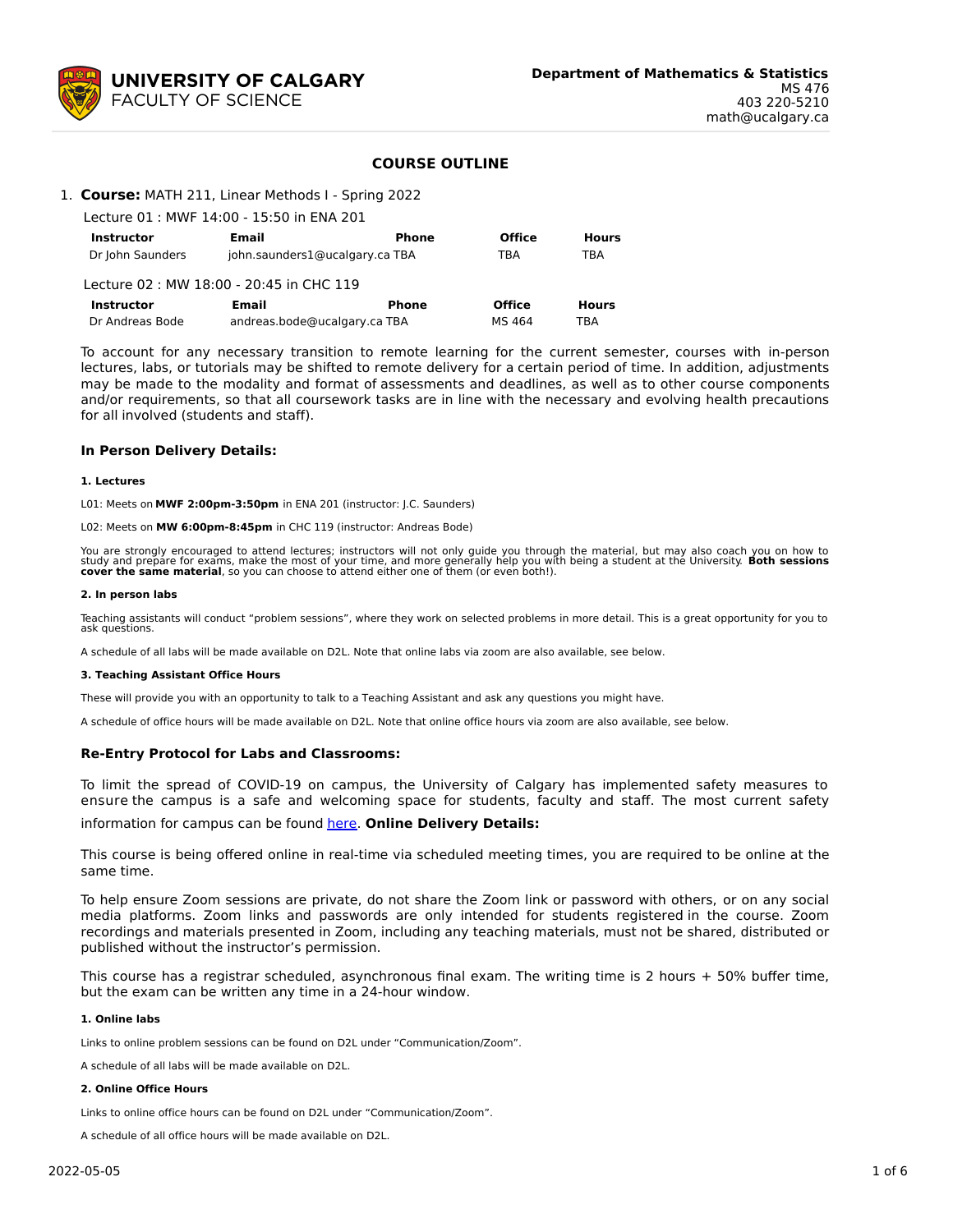#### **3. Discussion Board (D2L)**

You can ask any mathematical question, follow other students' questions, and help each other by answering any questions you may know. The discussion board is monitored by Teaching Assistants 6 days a week.

#### **4. Mobile Application**

The Lyryx Mobile App is designed to turn learning into an engaging activity. The content is presented into small blocks, or "chunks", and each chunk contains an interactive randomized question.

Completing these questions is optional, but highly recommended as a supplementary way to engage with the material.

#### **5. D2L course site**

Includes access to all material and online assessment.

Includes weekly detailed and clear "roadmap" to assist student progress through the course.

#### **6. Prerecorded problem demonstration videos**

Detailed video presentations of typical course exercises.

#### **7. Email support for administrative matters**

math211@ucalgary.ca

This email is dedicated to administrative aspects of the course, including illness, SAS, time zones, and other admin inquiries.

#### **Course Site:**

D2L: MATH 211 L01-(Spring 2022)-Linear Methods I

**Note:** Students must use their U of C account for all course correspondence.

### **Equity Diversity & Inclusion:**

The University of Calgary is committed to creating an equitable, diverse and inclusive campus, and condemns harm and discrimination of any form. We value all persons regardless of their race, gender, ethnicity, age, LGBTQIA2S+ identity and expression, disability, religion, spirituality, and socioeconomic status. The Faculty of Science strives to extend these values in every aspect of our courses, research, and teachings to better promote academic excellence and foster belonging for all.

## 2. **Requisites:**

See section [3.5.C](http://www.ucalgary.ca/pubs/calendar/current/sc-3-5.html) in the Faculty of Science section of the online Calendar.

## **Prerequisite(s):**

Mathematics 30-1 or Mathematics 2 (offered by Continuing Education).

### **Antirequisite(s):**

Credit for Mathematics 211 and 213 will not be allowed.

### 3. **Grading:**

The University policy on grading and related matters is described in [F.1](http://www.ucalgary.ca/pubs/calendar/current/f-1.html) and [F.2](http://www.ucalgary.ca/pubs/calendar/current/f-2.html) of the online University Calendar.

In determining the overall grade in the course the following weights will be used:

| <b>Course</b><br><b>Component</b>       |     | Weight Due Date (duration for exams)                                           | Modality<br>for exams | <b>Location for exams</b>                                                      |
|-----------------------------------------|-----|--------------------------------------------------------------------------------|-----------------------|--------------------------------------------------------------------------------|
| Online<br>Assignments $(5)^1$           | 40% | Ongoing                                                                        |                       |                                                                                |
| Written<br>Assignments (2) <sup>2</sup> | 10% | Ongoing                                                                        |                       |                                                                                |
| Examination 1 <sup>3</sup>              | 25% | May 25 2022 at 09:00 pm (1 Days)                                               | online                | Online                                                                         |
| Registrar<br>Scheduled Final<br>Exam    | 25% | Will be available when the final exam<br>schedule is released by the Registrar | online                | Will be available when the final exam<br>schedule is released by the Registrar |

 $1$  May 15, May 22, June 5, June 12, June 19, due 11.59pm on these dates

 $2$  1: May 18, 9pm to May 19, 9pm, 2: June 8, 9pm to June 9, 9pm

<sup>3</sup> Timed assessment: Available starting 9pm May 25 and must be submitted by 9pm May 26.

Each piece of work (reports, assignments, quizzes, midterm exam(s) or final examination) submitted by the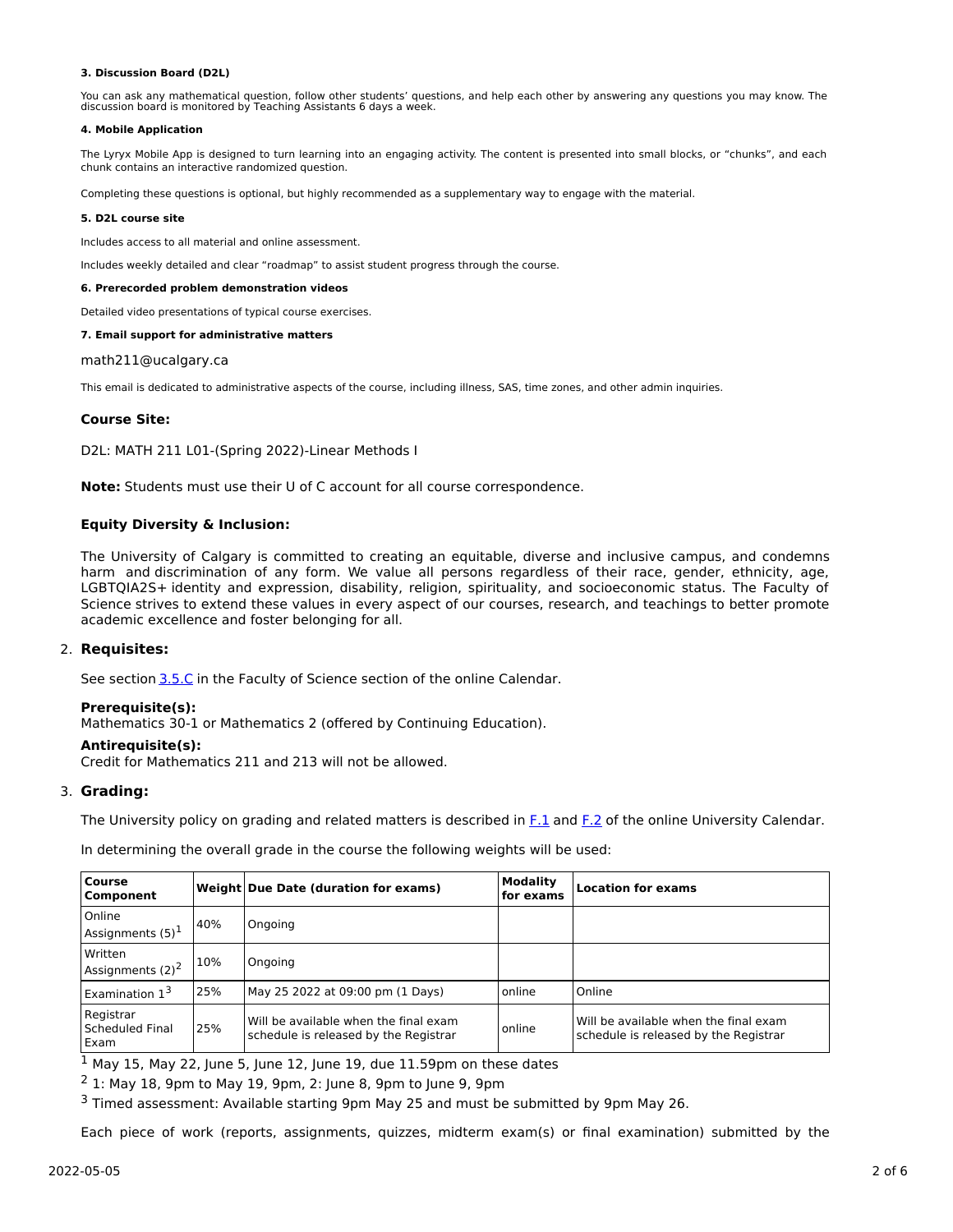student will be assigned a grade. The student's grade for each component listed above will be combined with the indicated weights to produce an overall percentage for the course, which will be used to determine the course letter grade.

The conversion between a percentage grade and letter grade is as follows.

|                           | <u>л</u> |      | А-   |     |     | в.   |      |     |     |      |      |
|---------------------------|----------|------|------|-----|-----|------|------|-----|-----|------|------|
| <b>Minimum % Required</b> | 95 %     | 90 % | 85 % | 80% | 75% | 70 % | 65 % | 60% | 55% | 50 % | 45 % |

This course will have a Registrar Scheduled Final exam that will be delivered on-line. The Final Examination Schedule will be published by the Registrar's Office [approximately](https://www.ucalgary.ca/registrar/exams) one month after the start of the term. The final exam for this course will be designed to be completed within 2 hours.

Per section [G.5](https://www.ucalgary.ca/pubs/calendar/current/g-5.html) of the online Academic Calendar, timed final exams administered using an on-line platform, such as D2L, will be available on the platform. Due to the scheduling of the final exams, the additional time will be added to **the end** of the registrar scheduled **synchronous** exam to support students. This way, your exam schedule accurately reflects the **start time** of the exam for any**synchronous** exams. E.g. If a **synchronous** exam is designed for 2 hours and the final exam is scheduled from 9-11am in your student centre, the additional time will be added to the **end** time of the **synchronous** exam. This means that if the exam has a 1 hour buffer time, a synchronous exam would start at 9 am and finish at 12pm.

the latest you should start an asynchronous exam would be 8 am in order to be able to submit the exam at 11am and have the full 3 hours.

The University of Calgary offers a [flexible](https://www.ucalgary.ca/pubs/calendar/current/f-1-3.html) grade option, Credit Granted (CG) to support student's breadth of learning and student wellness. Faculty units may have additional requirements or restrictions for the use of the CG grade at the faculty, degree or program level. To see the full list of Faculty of Science courses where CG is not eligible, please visit the following website: [https://science.ucalgary.ca/current-students/undergraduate/program](https://science.ucalgary.ca/current-students/undergraduate/program-advising/flexible-grading-option-cg-grade)advising/flexible-grading-option-cg-grade

# 4. **Missed Components Of Term Work:**

The university has suspended the requirement for students to provide evidence for absences. Please do not attend medical clinics for medical notes or Commissioners for Oaths for statutory declarations.

In the event that a student legitimately fails to submit any online assessment on time (e.g. due to illness etc...), please contact the course coordinator, or the course instructor if this course does not have a coordinator to arrange for a re-adjustment of a submission date. Absences not reported within 48 hours will not be accommodated. If an excused absence is approved, one possible arrangement is that the percentage weight of the legitimately missed assignment could also be pro-rated among the components of the course. This option is at the discretion of the coordinator and may not be a viable option based on the design of this course.

## 5. **Scheduled Out-of-Class Activities:**

There are no scheduled out of class activities for this course.

### 6. **Course Materials:**

Suggested: A (free) open text in electronic form is available in your Lyryx account. It can be freely distributed and printed.

Mobile App, Homework and Examinations: We will be using the Lyryx system for active learning, course assignment and examination pruposes, offering formative online assessment in an effort to support student learning.

The student license is normally \$39.95+GST payable upon registration on the Lyryx system. Lyryx is offering students access to their Lyryx<br>online homework at no cost when using University computers, including in the MS 317

In order to successfully engage in their learning experiences at the University of Calgary, students taking online, remote and blended courses are required to have reliable access to the following technology:

- A computer with a supported operating system, as well as the latest security, and malware updates;
- A current and updated web browser;
- Webcam/Camera (built-in or external);
- Microphone and speaker (built-in or external), or headset with microphone;
- Current antivirus and/or firewall software enabled;
- Stable internet connection.

For more information please refer to the UofC [ELearning](https://elearn.ucalgary.ca/technology-requirements-for-students) online website.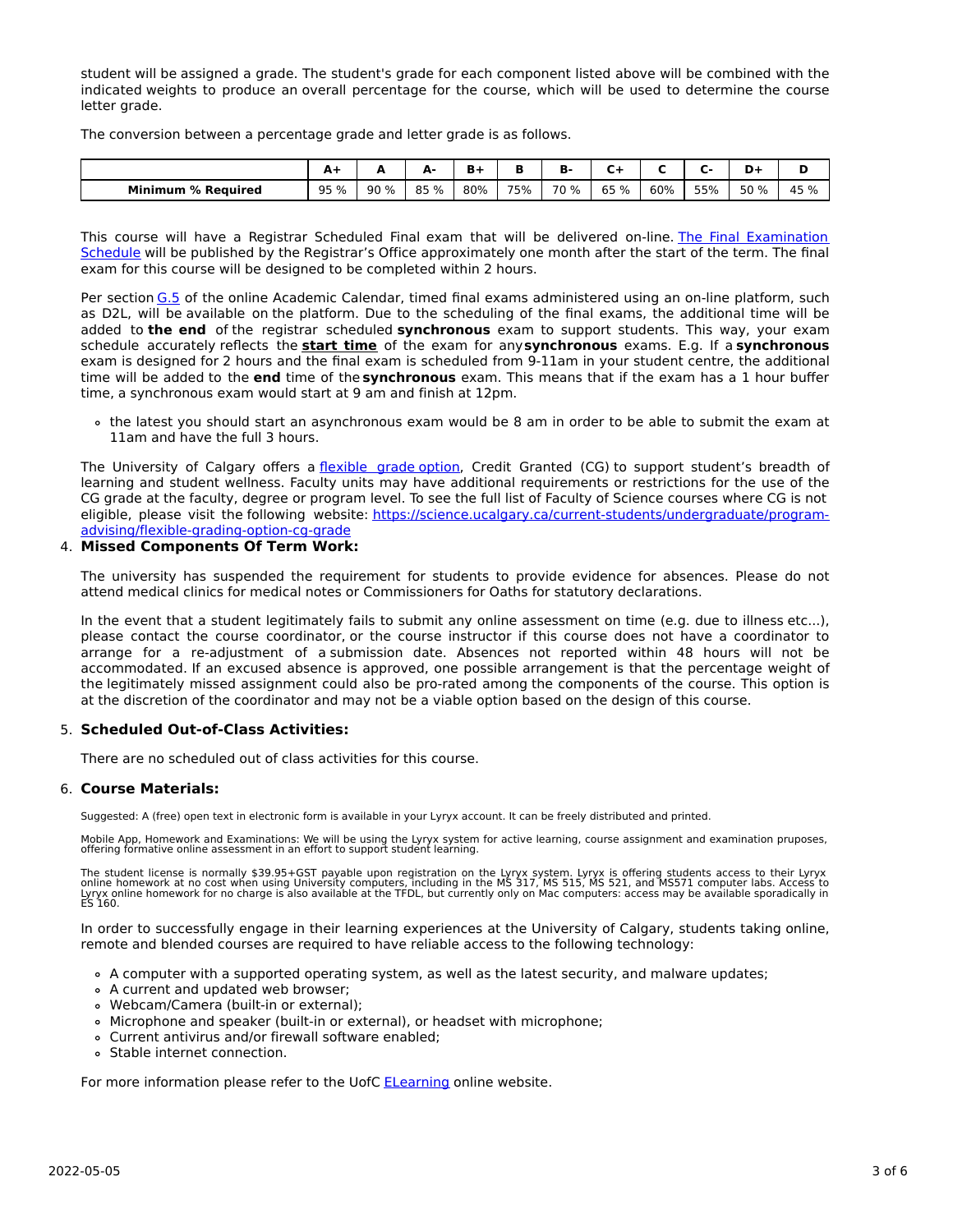# 7. **Examination Policy:**

No aids are allowed on tests or examinations.

Students should also read the Calendar, [Section](http://www.ucalgary.ca/pubs/calendar/current/g.html) G, on Examinations.

# 8. **Approved Mandatory And Optional Course Supplemental Fees:**

There are no mandatory or optional course supplemental fees for this course.

## 9. **Writing Across The Curriculum Statement:**

For all components of the course, in any written work, the quality of the student's writing (language, spelling, grammar, presentation etc.) can be a factor in the evaluation of the work. See also Section [E.2](http://www.ucalgary.ca/pubs/calendar/current/e-2.html) of the University Calendar.

## 10. **Human Studies Statement:**

Students will not participate as subjects or researchers in human studies.

See also **[Section](http://www.ucalgary.ca/pubs/calendar/current/e-5.html) E.5** of the University Calendar.

## 11. **Reappraisal Of Grades:**

A student wishing a reappraisal, should first attempt to review the graded work with the Course coordinator/instructor or department offering the course. Students with sufficient academic grounds may request a reappraisal. Non-academic grounds are not relevant for grade reappraisals. Students should be aware that the grade being reappraised may be raised, lowered or remain the same. See [Section](http://www.ucalgary.ca/pubs/calendar/current/i-3.html) I.3 of the University Calendar.

- a. **Term Work:** The student should present their rationale as effectively and as fully as possible to the Course coordinator/instructor within **ten business days** of either being notified about the mark, or of the item's return to the class. If the student is not satisfied with the outcome, the student shall submit the Reappraisal of Graded Term work [form](https://science.ucalgary.ca/sites/default/files/teams/1/Reappraisal_Termwork_2021.pdf) to the department in which the course is offered within 2 business days of receiving the decision from the instructor. The Department will arrange for a reappraisal of the work within the next ten business days. The reappraisal will only be considered if the student provides a detailed rationale that outlines where and for what reason an error is suspected. See sections  $1.1$  and  $1.2$  of the University Calendar
- b. **Final Exam:**The student shall submit the request to Enrolment Services. See [Section](http://www.ucalgary.ca/pubs/calendar/current/i-3.html) I.3 of the University Calendar.

## 12. **Other Important Information For Students:**

- a. **Mental Health** The University of Calgary recognizes the pivotal role that student mental health plays in physical health, social connectedness and academic success, and aspires to create a caring and supportive campus community where individuals can freely talk about mental health and receive supports when needed. We encourage you to explore the mental health resources available throughout the university community, such as counselling, self-help resources, peer support or skills-building available through the SU Wellness Centre (Room 370, MacEwan Student Centre, Mental Health [Services](https://www.ucalgary.ca/wellnesscentre/services/mental-health-services) Website) and the Campus Mental Health Strategy website [\(Mental](http://www.ucalgary.ca/mentalhealth) Health).
- b. **SU Wellness Services:** For more information, see their [website](http://www.ucalgary.ca/wellnesscentre) or call [403-210-9355](tel:4032109355).
- c. **Sexual Violence:** The Sexual Violence Support Advocate, Carla Bertsch, can provide confidential support and information regarding sexual violence to all members of the university community. Carla can be reached by email [\(svsa@ucalgary.ca](mailto:svsa@ucalgary.ca)) or phone at [403-220-2208](tel:4032202208). The complete University of Calgary policy on sexual violence can be viewed [here.](https://www.ucalgary.ca/legal-services/sites/default/files/teams/1/Policies-Sexual-and-Gender-Based-Violence-Policy.pdf)
- d. **Misconduct:** Academic integrity is the foundation of the development and acquisition of knowledge and is based on values of honesty, trust, responsibility, and respect. We expect members of our community to act with integrity. Research integrity, ethics, and principles of conduct are key to academic integrity. Members of our campus community are required to abide by our institutional Code of [Conduct](https://www.ucalgary.ca/legal-services/sites/default/files/teams/1/Policies-Code-of-Conduct.pdf) and promote academic integrity in upholding the University of Calgary's reputation of excellence. Some examples of academic misconduct include but are not limited to: posting course material to online platforms or file sharing without the course instructor's consent; submitting or presenting work as if it were the student's own work; submitting or presenting work in one course which has also been submitted in another course without the instructor's permission; borrowing experimental values from others without the instructor's approval; falsification/fabrication of experimental values in a report. Please read the following to inform yourself more on academic integrity: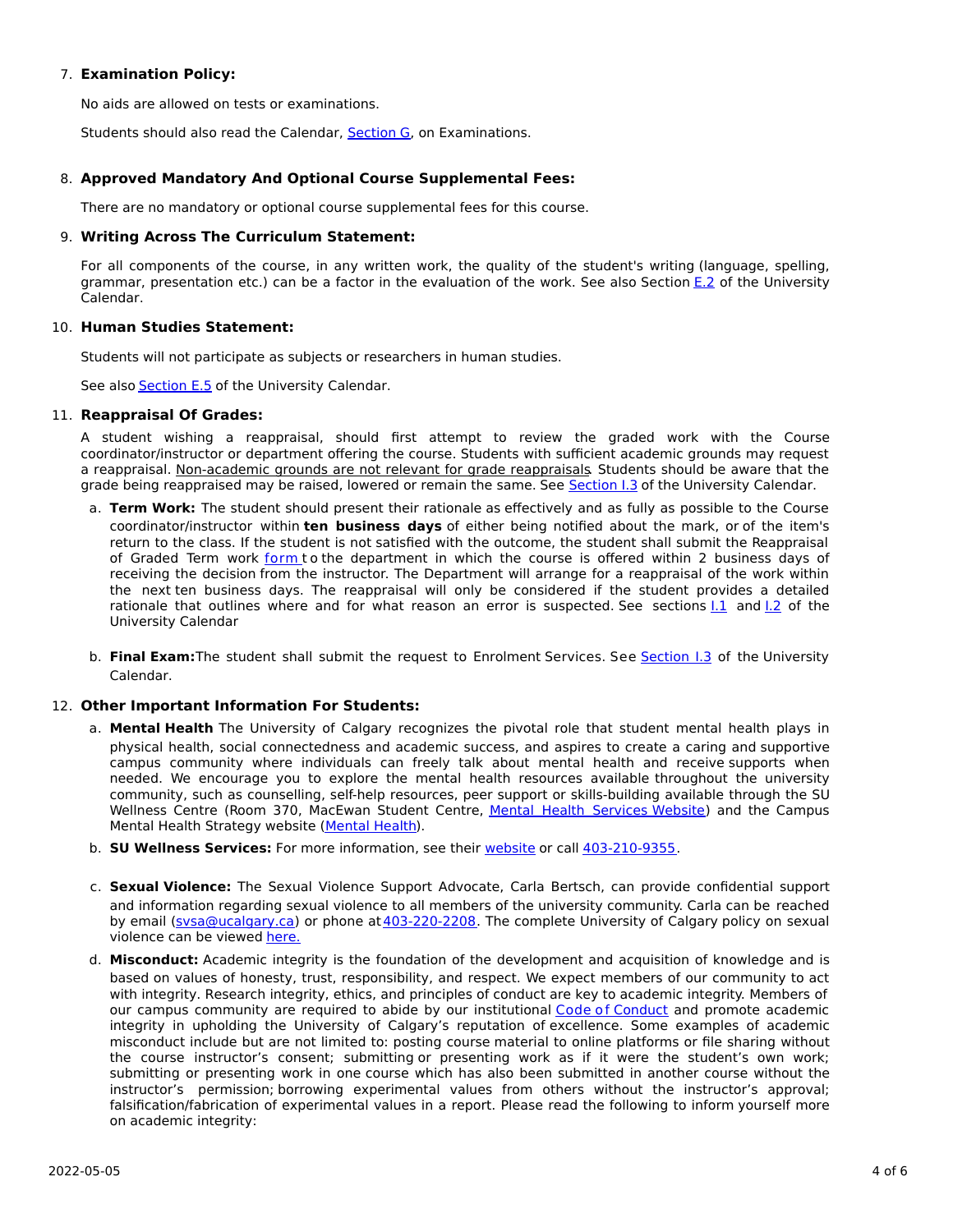Student [Handbook](https://www.ucalgary.ca/live-uc-ucalgary-site/sites/default/files/teams/9/AI-Student-handbook-1.pdf) on Academic Integrity Student Academic Misconduct [Policy](https://www.ucalgary.ca/legal-services/sites/default/files/teams/1/Policies-Student-Academic-Misconduct-Policy.pdf) and [Procedure](https://www.ucalgary.ca/legal-services/sites/default/files/teams/1/Policies-Student-Academic-Misconduct-Procedure.pdf) Faculty of Science Academic [Misconduct](https://science.ucalgary.ca/current-students/undergraduate/program-advising) Process [Research](https://www.ucalgary.ca/legal-services/sites/default/files/teams/1/Policies-Research-Integrity-Policy.pdf) Integrity Policy

Additional information is available on the Student Success Centre [Academic](https://ucalgary.ca/student-services/student-success/learning/academic-integrity) Integrity page

## e. **Academic Accommodation Policy:**

It is the student's responsibility to request academic accommodations according to the University policies and procedures listed below. The student accommodation policy can be found at: <https://www.ucalgary.ca/legal-services/sites/default/files/teams/1/Policies-Student-Accommodation-Policy.pdf>

Students needing an accommodation because of a disability or medical condition should communicate this need to Student Accessibility Services in accordance with the Procedure for Accommodations for Students with Disabilities: [https://www.ucalgary.ca/legal-services/sites/default/files/teams/1/Policies-Accommodation](https://www.ucalgary.ca/legal-services/sites/default/files/teams/1/Policies-Accommodation-for-Students-with-Disabilities-Procedure.pdf)for-Students-with-Disabilities-Procedure.pdf.

Students needing an accommodation in relation to their coursework or to fulfil requirements for a graduate degree, based on a Protected Ground other than Disability, should communicate this need, by filling out the Request for Academic [Accommodation](https://science.ucalgary.ca/sites/default/files/teams/1/request-accommodation-academic-courses.pdf) Form and sending it to Mark Bauer by email [bauerm@ucalgary.ca](mailto:bauerm@ucalgary.ca) preferably 10 business days before the due date of an assessment or scheduled absence.

- f. **Freedom of Information and Privacy:** This course is conducted in accordance with the Freedom of Information and Protection of Privacy Act (FOIPP). Students should identify themselves on all written work by placing their name on the front page and their ID number on each subsequent page. For more information, see Legal [Services](https://www.ucalgary.ca/legal-services/access-information-privacy) website.
- g. **Student Union Information:** SU [contact,](http://www.su.ucalgary.ca/contact) Email SU Science Rep: [sciencerep1@su.ucalgary.ca,](https://www.ucalgary.ca/student-services/ombuds) Student Ombudsman
- h. **Surveys:** At the University of Calgary, feedback through the Universal Student Ratings of Instruction [\(USRI](http://www.ucalgary.ca/usri)) survey and the Faculty of Science Teaching Feedback form provides valuable information to help with evaluating instruction, enhancing learning and teaching, and selecting courses. Your responses make a difference - please participate in these surveys.
- i. **Copyright of Course Materials:** All course materials (including those posted on the course D2L site, a course website, or used in any teaching activity such as (but not limited to) examinations, quizzes, assignments, laboratory manuals, lecture slides or lecture materials and other course notes) are protected by law. These materials are for the sole use of students registered in this course and must not be redistributed. Sharing these materials with anyone else would be a breach of the terms and conditions governing student access to D2L, as well as a violation of the copyright in these materials, and may be pursued as a case of student academic or [non-academic](https://www.ucalgary.ca/conduct/policy/non-academic-misconduct-policy) misconduct, in addition to any other remedies available at law.

### **Course Outcomes:**

- Recognize which techniques of linear algebra that can be useful in solving or provide information to some problems from various areas
- Construct a plan on how to approach these problems using the techniques of linear algebra
- Execute the proposed plan correctly from the viewpoint of computation and mathematics
- Interpret the resulting information in the context of the problem at hand

Electronically Approved - May 03 2022 16:47

## **Department Approval**

Electronically Approved - May 05 2022 09:23